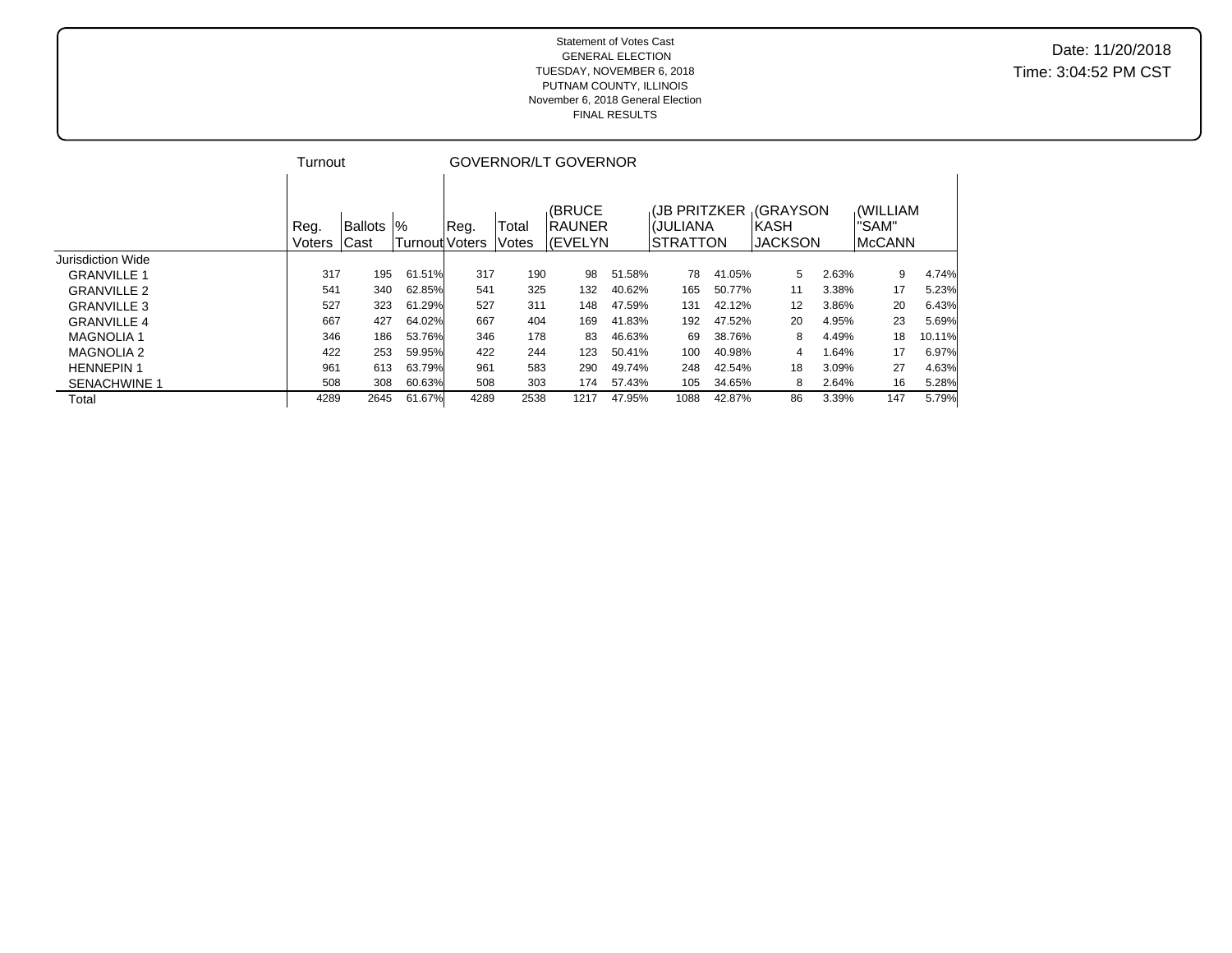|                     |                | STATE ATTORNEY GENERAL |                                |        |                            |        |                              |       |                | STATE SECRETARY OF STATE |                              |        |                                   |        |                       |       |  |
|---------------------|----------------|------------------------|--------------------------------|--------|----------------------------|--------|------------------------------|-------|----------------|--------------------------|------------------------------|--------|-----------------------------------|--------|-----------------------|-------|--|
|                     | Reg.<br>Voters | Total<br>Votes         | <b>IERIKA</b><br><b>HAROLD</b> | (R)    | <b>IKWAME</b><br>RAOUL (D) |        | <b>BUBBA</b><br><b>HARSY</b> | (LIB) | Reg.<br>Voters | Total<br>Votes           | IJASON<br><b>HELLAND (R)</b> |        | <b>JESSE WHITE</b><br>$\vert (D)$ |        | STEVE<br>DUTNER (LIB) |       |  |
| Jurisdiction Wide   |                |                        |                                |        |                            |        |                              |       |                |                          |                              |        |                                   |        |                       |       |  |
| <b>GRANVILLE 1</b>  | 317            | 179                    | 105                            | 58.66% | 67                         | 37.43% |                              | 3.91% | 317            | 189                      | 76                           | 40.21% | 110                               | 58.20% | 3                     | 1.59% |  |
| <b>GRANVILLE 2</b>  | 541            | 314                    | 137                            | 43.63% | 163                        | 51.91% | 14                           | 4.46% | 541            | 324                      | 85                           | 26.23% | 235                               | 72.53% | 4                     | 1.23% |  |
| <b>GRANVILLE 3</b>  | 527            | 301                    | 173                            | 57.48% | 122                        | 40.53% | 6                            | .99%  | 527            | 317                      | 131                          | 41.32% | 182                               | 57.41% | 4                     | 1.26% |  |
| <b>GRANVILLE 4</b>  | 667            | 402                    | 189                            | 47.01% | 195                        | 48.51% | 18                           | 4.48% | 667            | 417                      | 122                          | 29.26% | 283                               | 67.87% | 12                    | 2.88% |  |
| <b>MAGNOLIA1</b>    | 346            | 181                    | 104                            | 57.46% | 67                         | 37.02% | 10                           | 5.52% | 346            | 181                      | 82                           | 45.30% | 89                                | 49.17% | 10                    | 5.52% |  |
| <b>MAGNOLIA 2</b>   | 422            | 244                    | 140                            | 57.38% | 98                         | 40.16% | 6                            | 2.46% | 422            | 248                      | 102                          | 41.13% | 143                               | 57.66% | 3                     | 1.21% |  |
| <b>HENNEPIN1</b>    | 961            | 568                    | 319                            | 56.16% | 234                        | 41.20% | 15                           | 2.64% | 961            | 591                      | 217                          | 36.72% | 365                               | 61.76% | 9                     | 1.52% |  |
| <b>SENACHWINE 1</b> | 508            | 303                    | 186                            | 61.39% | 112                        | 36.96% | 5                            | 1.65% | 508            | 307                      | 145                          | 47.23% | 154                               | 50.16% | 8                     | 2.61% |  |
| Total               | 4289           | 2492                   | 1353                           | 54.29% | 1058                       | 42.46% | 81                           | 3.25% | 4289           | 2574                     | 960                          | 37.30% | 1561                              | 60.64% | 53                    | 2.06% |  |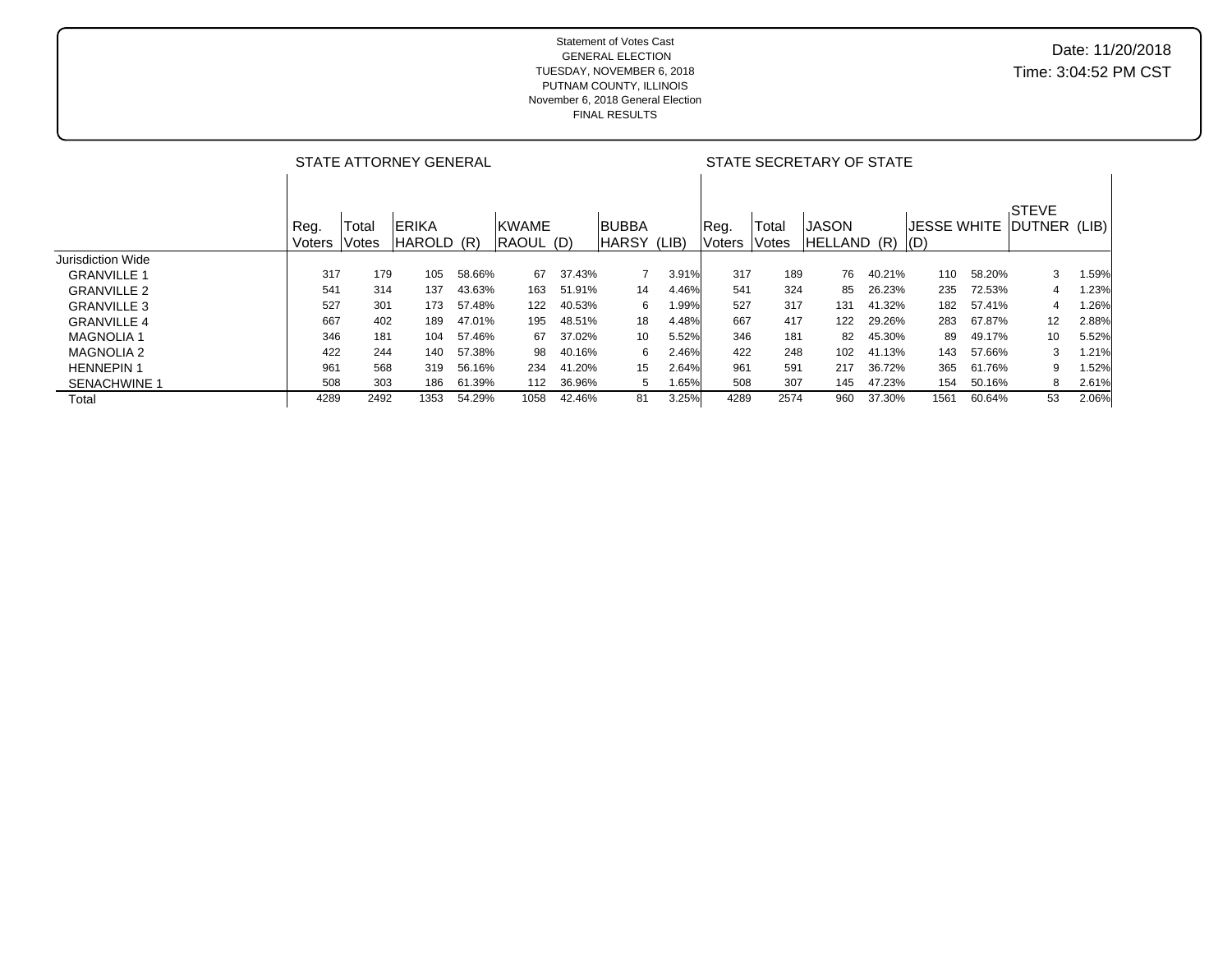|                     |                | <b>STATE COMPTROLLER</b> |                              |        |                                                           |        |                             |       |                | <b>STATE TREASURER</b> |                  |     |        |                                                     |        |                                             |       |
|---------------------|----------------|--------------------------|------------------------------|--------|-----------------------------------------------------------|--------|-----------------------------|-------|----------------|------------------------|------------------|-----|--------|-----------------------------------------------------|--------|---------------------------------------------|-------|
|                     | Reg.<br>Voters | Total<br>Votes           | <b>DARLENE</b><br>SENGER (R) |        | .SUSANA A.<br><b>IMENDOZA</b><br>$\mathsf{I}(\mathsf{D})$ |        | <b>CLAIRE BALL</b><br>(LIB) |       | Reg.<br>Voters | Total<br><b>Votes</b>  | IJIM DODGE<br> R |     |        | <b>MICHAEL W.</b><br><b>FRERICHS</b><br>$\vert$ (D) |        | <b>MICHAEL</b><br>ILEHENEY<br>$ LIB\rangle$ |       |
| Jurisdiction Wide   |                |                          |                              |        |                                                           |        |                             |       |                |                        |                  |     |        |                                                     |        |                                             |       |
| <b>GRANVILLE 1</b>  | 317            | 182                      | 87                           | 47.80% | 87                                                        | 47.80% | 8                           | 4.40% | 317            | 175                    |                  | 97  | 55.43% | 71                                                  | 40.57% |                                             | 4.00% |
| <b>GRANVILLE 2</b>  | 541            | 318                      | 111                          | 34.91% | 196                                                       | 61.64% | 11                          | 3.46% | 541            | 309                    |                  | 116 | 37.54% | 180                                                 | 58.25% | 13                                          | 4.21% |
| <b>GRANVILLE 3</b>  | 527            | 304                      | 147                          | 48.36% | 151                                                       | 49.67% | 6                           | l.97% | 527            | 297                    |                  | 149 | 50.17% | 142                                                 | 47.81% | 6                                           | 2.02% |
| <b>GRANVILLE 4</b>  | 667            | 406                      | 159                          | 39.16% | 230                                                       | 56.65% | 17                          | 4.19% | 667            | 401                    |                  | 173 | 43.14% | 204                                                 | 50.87% | 24                                          | 5.99% |
| <b>MAGNOLIA 1</b>   | 346            | 179                      | 84                           | 46.93% | 82                                                        | 45.81% | 13                          | 7.26% | 346            | 179                    |                  | 88  | 49.16% | 75                                                  | 41.90% | 16                                          | 8.94% |
| <b>MAGNOLIA 2</b>   | 422            | 245                      | 122                          | 49.80% | 115                                                       | 46.94% | 8                           | 3.27% | 422            | 245                    |                  | 130 | 53.06% | 107                                                 | 43.67% | 8                                           | 3.27% |
| <b>HENNEPIN1</b>    | 961            | 573                      | 271                          | 47.29% | 286                                                       | 49.91% | 16                          | 2.79% | 961            | 559                    |                  | 290 | 51.88% | 245                                                 | 43.83% | 24                                          | 4.29% |
| <b>SENACHWINE 1</b> | 508            | 302                      | 168                          | 55.63% | 125                                                       | 41.39% | 9                           | 2.98% | 508            | 298                    |                  | 165 | 55.37% | 123                                                 | 41.28% | 10                                          | 3.36% |
| Total               | 4289           | 2509                     | 1149                         | 45.80% | 1272                                                      | 50.70% | 88                          | 3.51% | 4289           | 2463                   | 1208             |     | 49.05% | 1147                                                | 46.57% | 108                                         | 4.38% |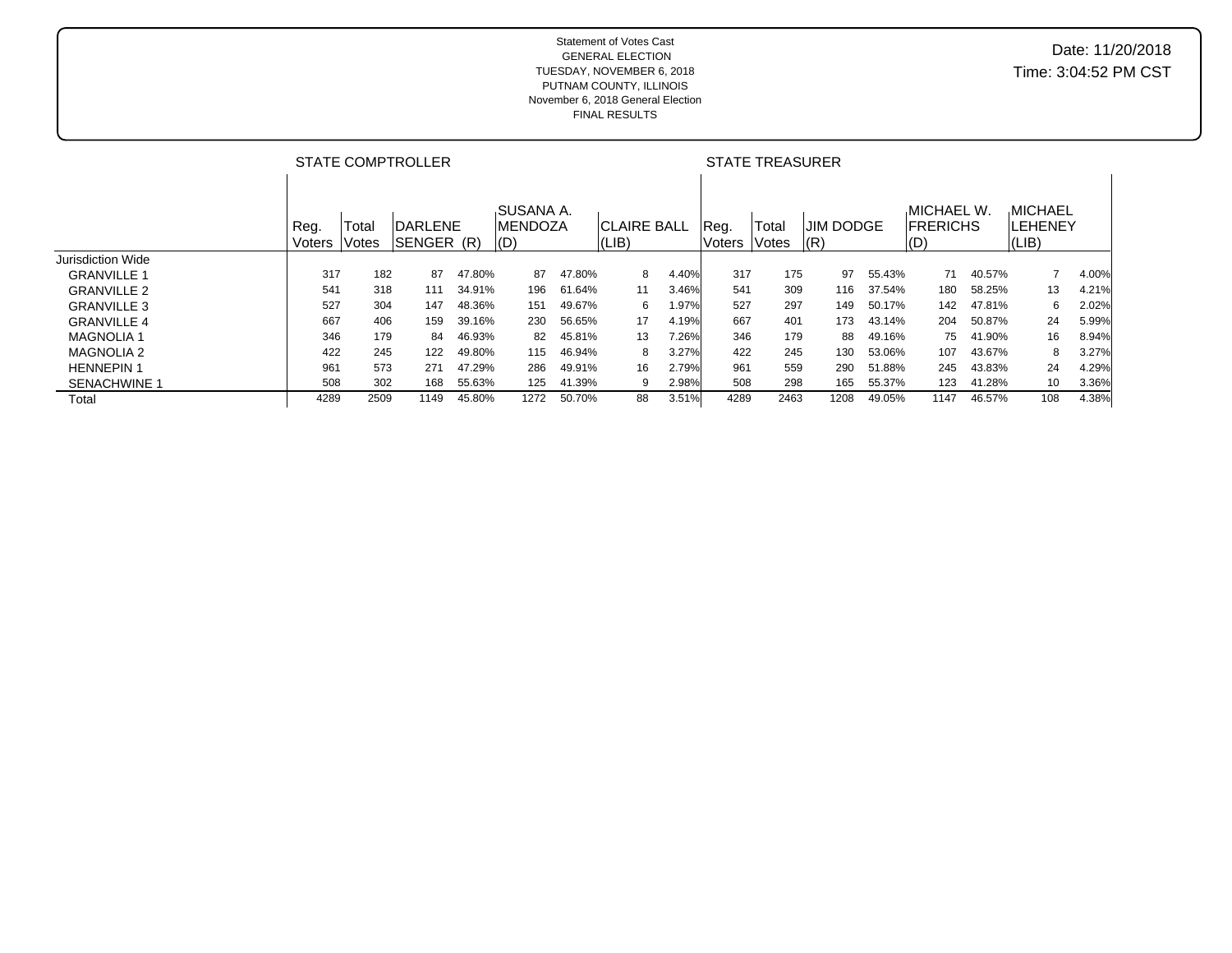|                     |                | <b>REPRESENTATIVE</b> | CONGRESSIONAL 16TH DISTRICT      |        |                         | STATE SENATE 38TH DISTRICT |                       |                |                           |        |                               |        |  |
|---------------------|----------------|-----------------------|----------------------------------|--------|-------------------------|----------------------------|-----------------------|----------------|---------------------------|--------|-------------------------------|--------|--|
|                     | Reg.<br>Voters | Total<br>Votes        | .ADAM<br><b>KINZINGER</b><br>(R) |        | <b>SARA DADY</b><br>(D) |                            | Reg.<br><b>Voters</b> | Total<br>Votes | <b>ISUE REZIN</b><br> (R) |        | <b>HEIDI HENRY</b><br>$ $ (D) |        |  |
| Jurisdiction Wide   |                |                       |                                  |        |                         |                            |                       |                |                           |        |                               |        |  |
| <b>GRANVILLE 1</b>  | 317            | 188                   | 120                              | 63.83% | 68                      | 36.17%                     | 317                   | 185            | 121                       | 65.41% | 64                            | 34.59% |  |
| <b>GRANVILLE 2</b>  | 541            | 330                   | 150                              | 45.45% | 180                     | 54.55%                     | 541                   | 324            | 146                       | 45.06% | 178                           | 54.94% |  |
| <b>GRANVILLE 3</b>  | 527            | 313                   | 178                              | 56.87% | 135                     | 43.13%                     | 527                   | 312            | 182                       | 58.33% | 130                           | 41.67% |  |
| <b>GRANVILLE 4</b>  | 667            | 421                   | 216                              | 51.31% | 205                     | 48.69%                     | 667                   | 411            | 223                       | 54.26% | 188                           | 45.74% |  |
| <b>MAGNOLIA 1</b>   | 346            | 181                   | 111                              | 61.33% | 70                      | 38.67%                     | 346                   | 179            | 111                       | 62.01% | 68                            | 37.99% |  |
| <b>MAGNOLIA 2</b>   | 422            | 250                   | 166                              | 66.40% | 84                      | 33.60%                     | 422                   | 250            | 165                       | 66.00% | 85                            | 34.00% |  |
| <b>HENNEPIN 1</b>   | 961            | 593                   | 357                              | 60.20% | 236                     | 39.80%                     | 961                   | 590            | 355                       | 60.17% | 235                           | 39.83% |  |
| <b>SENACHWINE 1</b> | 508            | 305                   | 189                              | 61.97% | 116                     | 38.03%                     | 508                   | 302            | 191                       | 63.25% | 111                           | 36.75% |  |
| Total               | 4289           | 2581                  | 1487                             | 57.61% | 1094                    | 42.39%                     | 4289                  | 2553           | 1494                      | 58.52% | 1059                          | 41.48% |  |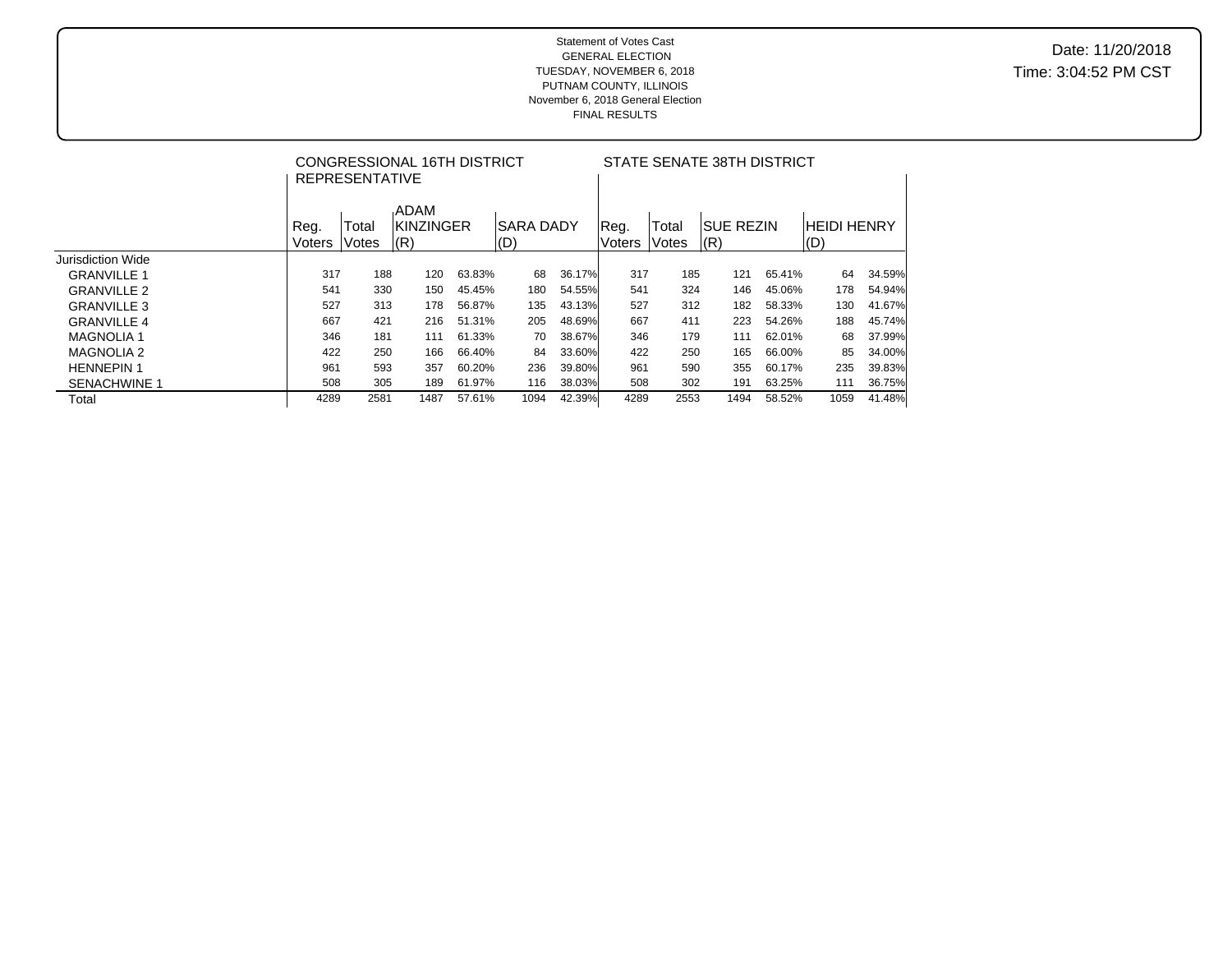|                     |                |                | STATE REPRESENTATIVE 76TH DISTRICT |        |                           |        | <b>COUNTY CLERK/RECORDER</b> |                |                      |                              |                 |  |  |
|---------------------|----------------|----------------|------------------------------------|--------|---------------------------|--------|------------------------------|----------------|----------------------|------------------------------|-----------------|--|--|
|                     | Reg.<br>Voters | Total<br>Votes | <b>JERRY LEE</b><br>LONG (R)       |        | LANCE<br>YEDNOCK (D) Reg. |        | Voters                       | Total<br>Votes | INo Candidate<br>(R) | <b>DANIEL S.</b><br>KUHN (D) |                 |  |  |
| Jurisdiction Wide   |                |                |                                    |        |                           |        |                              |                |                      |                              |                 |  |  |
| <b>GRANVILLE 1</b>  | 317            | 181            | 96                                 | 53.04% | 85                        | 46.96% | 317                          | 132            | 0                    | $\blacksquare$               | 100.00%<br>132  |  |  |
| <b>GRANVILLE 2</b>  | 541            | 330            | 113                                | 34.24% | 217                       | 65.76% | 541                          | 252            | 0                    | $\blacksquare$               | 100.00%<br>252  |  |  |
| <b>GRANVILLE 3</b>  | 527            | 307            | 141                                | 45.93% | 166                       | 54.07% | 527                          | 212            | $\Omega$             | $\sim$                       | 100.00%<br>212  |  |  |
| <b>GRANVILLE 4</b>  | 667            | 412            | 160                                | 38.83% | 252                       | 61.17% | 667                          | 308            | 0                    | $\sim$                       | 100.00%<br>308  |  |  |
| <b>MAGNOLIA1</b>    | 346            | 178            | 90                                 | 50.56% | 88                        | 49.44% | 346                          | 132            | 0                    | $\blacksquare$               | 100.00%<br>132  |  |  |
| <b>MAGNOLIA 2</b>   | 422            | 245            | 126                                | 51.43% | 119                       | 48.57% | 422                          | 197            | 0                    | $\blacksquare$               | 100.00%<br>197  |  |  |
| <b>HENNEPIN1</b>    | 961            | 583            | 290                                | 49.74% | 293                       | 50.26% | 961                          | 440            | 0                    | $\overline{\phantom{a}}$     | 440<br>100.00%  |  |  |
| <b>SENACHWINE 1</b> | 508            | 299            | 171                                | 57.19% | 128                       | 42.81% | 508                          | 224            | 0                    | ٠                            | 224 100.00%     |  |  |
| Total               | 4289           | 2535           | 1187                               | 46.82% | 1348                      | 53.18% | 4289                         | 1897           | 0                    |                              | 100.00%<br>1897 |  |  |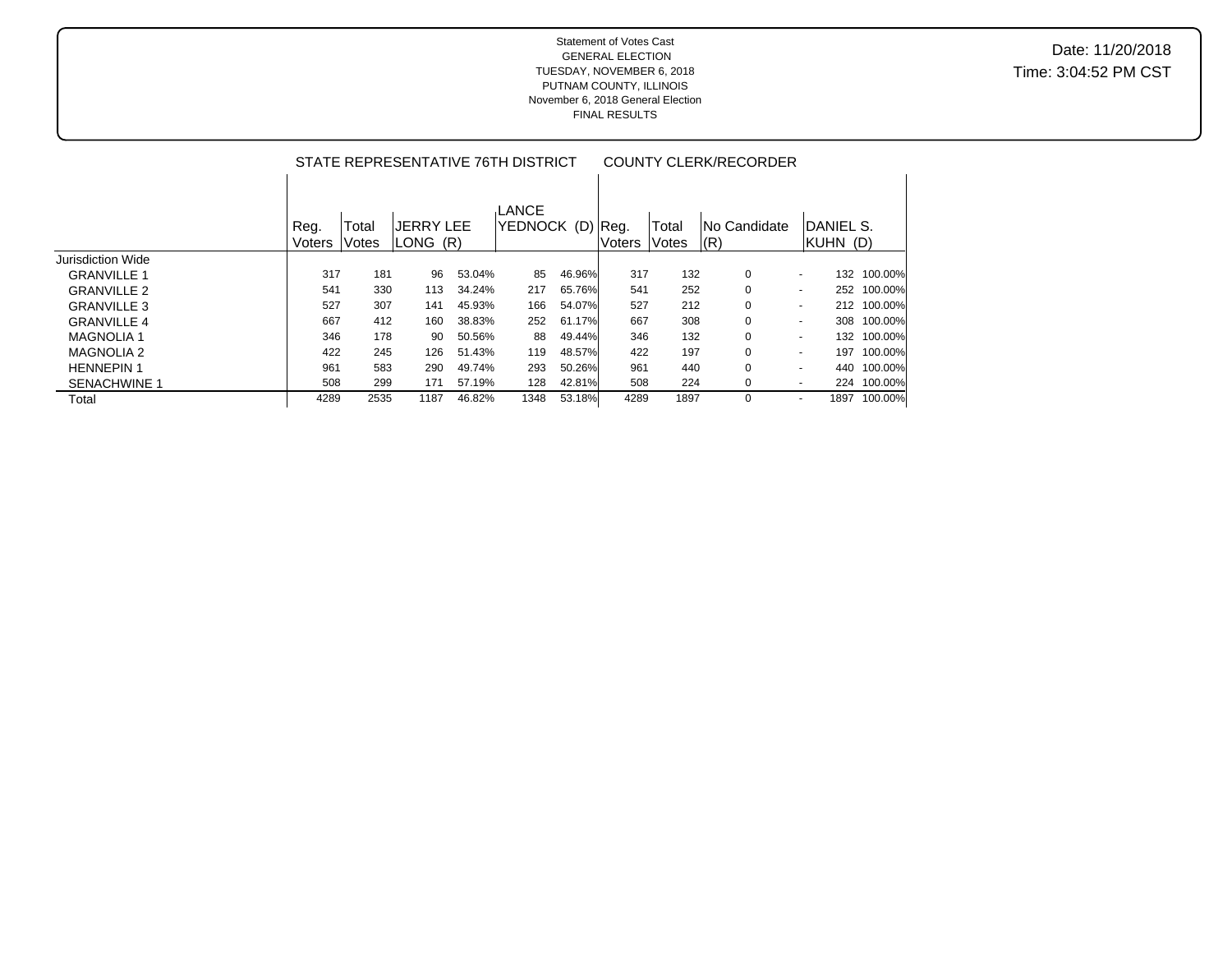#### Statement of Votes Cast GENERAL ELECTION TUESDAY, NOVEMBER 6, 2018 PUTNAM COUNTY, ILLINOIS November 6, 2018 General Election FINAL RESULTS

Date: 11/20/2018 Time: 3:04:52 PM CST

|                     |        |              | <b>COUNTY TREASURER</b> |                          |                 | <b>COUNTY SHERIFF</b> |       |                     |                          |                 |  |  |  |
|---------------------|--------|--------------|-------------------------|--------------------------|-----------------|-----------------------|-------|---------------------|--------------------------|-----------------|--|--|--|
|                     | Reg.   | Total        | <b>No Candidate</b>     | <b>IKEVIN E.</b>         |                 | Reg.                  | Total | <b>No Candidate</b> | <b>IKEVIN L.</b>         |                 |  |  |  |
|                     | Voters | <b>Votes</b> | $\vert$ (R)             |                          | KUNKEL (D)      | Voters                | Votes | (R)                 |                          | DOYLE (D)       |  |  |  |
| Jurisdiction Wide   |        |              |                         |                          |                 |                       |       |                     |                          |                 |  |  |  |
| <b>GRANVILLE 1</b>  | 317    | 134          | 0                       | $\overline{\phantom{a}}$ | 100.00%<br>134  | 317                   | 158   | 0                   | $\sim$                   | 100.00%<br>158  |  |  |  |
| <b>GRANVILLE 2</b>  | 541    | 264          | 0                       | $\overline{\phantom{0}}$ | 100.00%<br>264  | 541                   | 281   | $\Omega$            | $\sim$                   | 100.00%<br>281  |  |  |  |
| <b>GRANVILLE 3</b>  | 527    | 225          | 0                       | $\overline{\phantom{a}}$ | 100.00%<br>225  | 527                   | 261   | 0                   | $\sim$                   | 100.00%<br>261  |  |  |  |
| <b>GRANVILLE 4</b>  | 667    | 320          | 0                       | $\sim$                   | 100.00%<br>320  | 667                   | 357   | 0                   | $\sim$                   | 100.00%<br>357  |  |  |  |
| <b>MAGNOLIA 1</b>   | 346    | 137          | 0                       | $\overline{\phantom{a}}$ | 100.00%<br>137  | 346                   | 147   | 0                   | $\sim$                   | 100.00%<br>147  |  |  |  |
| <b>MAGNOLIA 2</b>   | 422    | 200          | 0                       | $\overline{\phantom{a}}$ | 100.00%<br>200  | 422                   | 211   | $\Omega$            | $\sim$                   | 100.00%<br>211  |  |  |  |
| <b>HENNEPIN1</b>    | 961    | 434          | 0                       | $\overline{\phantom{0}}$ | 100.00%<br>434  | 961                   | 522   | 0                   | $\overline{\phantom{a}}$ | 100.00%<br>522  |  |  |  |
| <b>SENACHWINE 1</b> | 508    | 235          | 0                       | $\overline{\phantom{a}}$ | 100.00%<br>235  | 508                   | 252   | 0                   | $\sim$                   | 252 100.00%     |  |  |  |
| Total               | 4289   | 1949         | $\Omega$                |                          | 100.00%<br>1949 | 4289                  | 2189  | 0                   | $\overline{\phantom{0}}$ | 100.00%<br>2189 |  |  |  |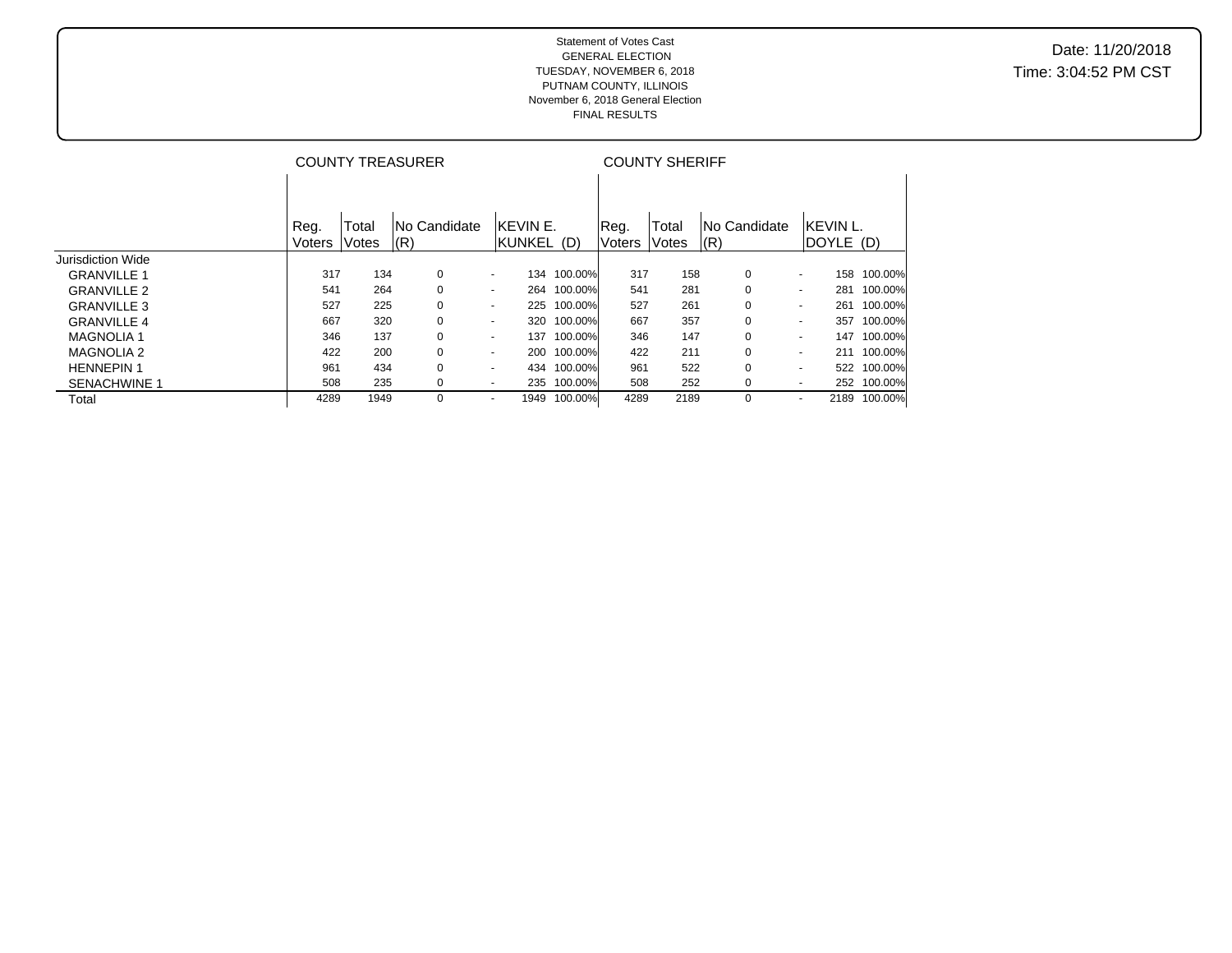#### Statement of Votes Cast GENERAL ELECTION TUESDAY, NOVEMBER 6, 2018 PUTNAM COUNTY, ILLINOIS November 6, 2018 General Election FINAL RESULTS

# Date: 11/20/2018 Time: 3:04:52 PM CST

|                     | ESR REGIONAL SUPERINTENDENT<br>(LASALLE, MARSHALL AND PUTNAM) |                |                            |                          |      | <b>COUNTY BOARD MEMBER</b>        |                |                |                                            |    |        |                                           |        |                                                |        |                                            |              |
|---------------------|---------------------------------------------------------------|----------------|----------------------------|--------------------------|------|-----------------------------------|----------------|----------------|--------------------------------------------|----|--------|-------------------------------------------|--------|------------------------------------------------|--------|--------------------------------------------|--------------|
|                     | Reg.<br>Voters                                                | Total<br>Votes | <b>No Candidate</b><br>(R) | (D)                      |      | <b>CHRISTOPHE</b><br>IR B. DVORAK | Req.<br>Voters | Total<br>Votes | <b>STEVEN O</b><br><b>IMALAVOLTI</b><br> R |    |        | <b>CHARLES</b><br><b>LENKAITIS</b><br>(D) |        | <b>ILUKE HOLLY</b><br>$\mathsf{I}(\mathsf{D})$ |        | <b>BRADLEY</b><br><b>IPOPURELLA</b><br>(D) |              |
| Jurisdiction Wide   |                                                               |                |                            |                          |      |                                   |                |                |                                            |    |        |                                           |        |                                                |        |                                            |              |
| <b>GRANVILLE 1</b>  | 317                                                           | 125            | $\Omega$                   | $\overline{\phantom{a}}$ | 125  | 100.00%                           | 317            | 404            |                                            | 84 | 20.79% | 112                                       | 27.72% | 116                                            | 28.71% |                                            | 22.77%<br>92 |
| <b>GRANVILLE 2</b>  | 541                                                           | 247            | $\Omega$                   | $\overline{\phantom{a}}$ | 247  | 100.00%                           | 541            | 740            | 129                                        |    | 17.43% | 210                                       | 28.38% | 196                                            | 26.49% | 205                                        | 27.70%       |
| <b>GRANVILLE 3</b>  | 527                                                           | 198            | $\Omega$                   | $\overline{\phantom{a}}$ | 198  | 100.00%                           | 527            | 695            | 161                                        |    | 23.17% | 207                                       | 29.78% | 179                                            | 25.76% | 148                                        | 21.29%       |
| <b>GRANVILLE 4</b>  | 667                                                           | 301            | $\Omega$                   | $\sim$                   | 301  | 100.00%                           | 667            | 938            | 195                                        |    | 20.79% | 273                                       | 29.10% | 232                                            | 24.73% | 238                                        | 25.37%       |
| <b>MAGNOLIA1</b>    | 346                                                           | 134            | $\Omega$                   | $\sim$                   | 134  | 100.00%                           | 346            | 404            | 100                                        |    | 24.75% | 102                                       | 25.25% | 100                                            | 24.75% | 102                                        | 25.25%       |
| <b>MAGNOLIA 2</b>   | 422                                                           | 190            | $\Omega$                   |                          | 190  | 100.00%                           | 422            | 533            | 138                                        |    | 25.89% | 139                                       | 26.08% | 130                                            | 24.39% | 126                                        | 23.64%       |
| <b>HENNEPIN 1</b>   | 961                                                           | 414            | $\Omega$                   | $\sim$                   | 414  | 100.00%                           | 961            | 1295           | 330                                        |    | 25.48% | 388                                       | 29.96% | 323                                            | 24.94% | 254                                        | 19.61%       |
| <b>SENACHWINE 1</b> | 508                                                           | 215            | $\Omega$                   | $\sim$                   |      | 215 100.00%                       | 508            | 574            | 180                                        |    | 31.36% | 141                                       | 24.56% | 121                                            | 21.08% | 132                                        | 23.00%       |
| Total               | 4289                                                          | 1824           | $\Omega$                   |                          | 1824 | 100.00%                           | 4289           | 5583           | 1317                                       |    | 23.59% | 1572                                      | 28.16% | 1397                                           | 25.02% | 1297                                       | 23.23%       |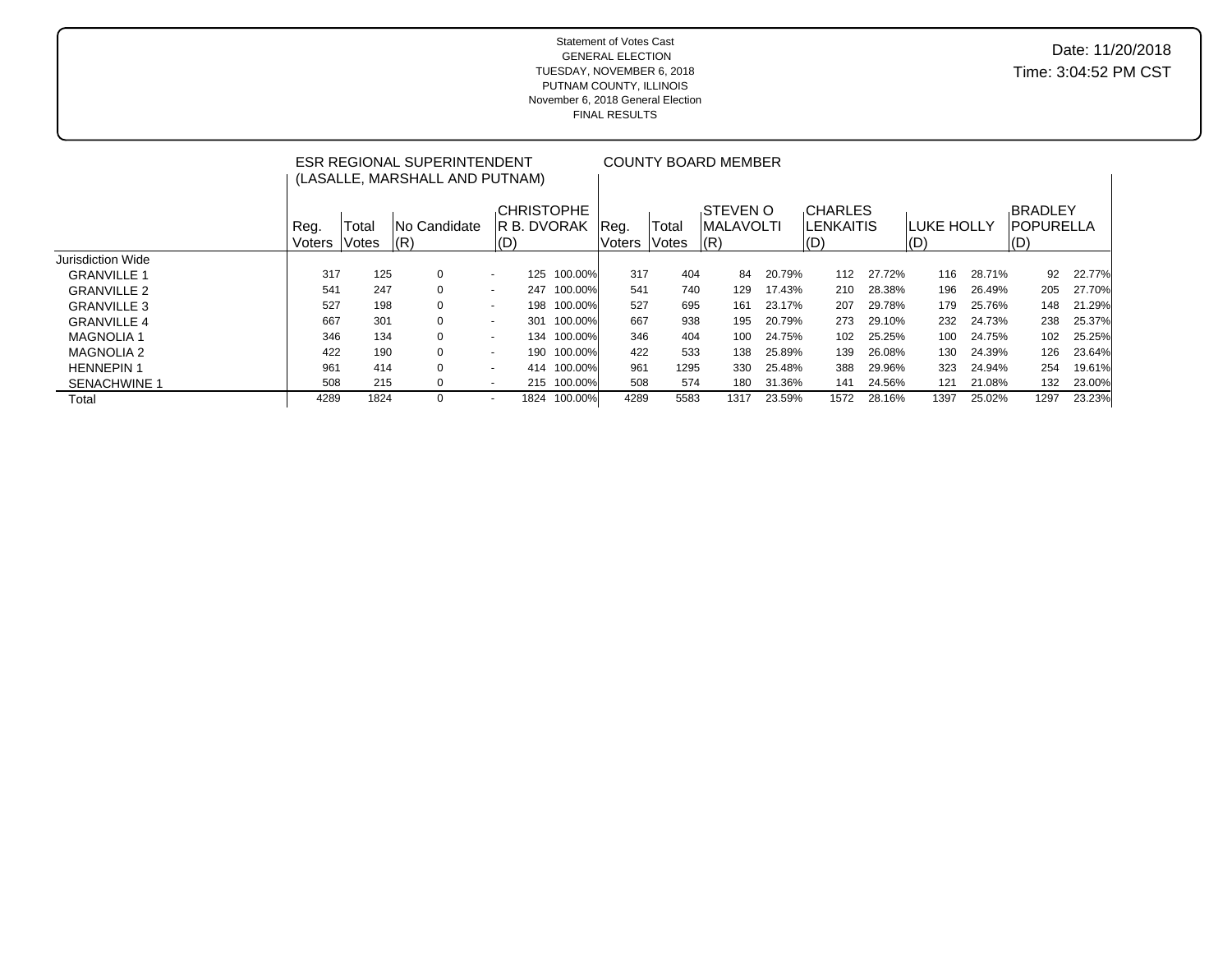|                     | <b>RETAIN PAUL GILFILLAN</b> |                |            |        |     |     |        | <b>RETAIN KEVIN LYONS</b> |                |            |        |     |    |        |
|---------------------|------------------------------|----------------|------------|--------|-----|-----|--------|---------------------------|----------------|------------|--------|-----|----|--------|
|                     |                              |                |            |        |     |     |        |                           |                |            |        |     |    |        |
|                     | Reg.<br>Voters               | Total<br>Votes | <b>YES</b> |        | NO) |     |        | Reg.<br><b>Voters</b>     | Total<br>Votes | <b>YES</b> |        | NO  |    |        |
| Jurisdiction Wide   |                              |                |            |        |     |     |        |                           |                |            |        |     |    |        |
| <b>GRANVILLE 1</b>  | 317                          | 144            | 110        | 76.39% |     | 34  | 23.61% | 317                       | 152            | 121        | 79.61% |     | 31 | 20.39% |
| <b>GRANVILLE 2</b>  | 541                          | 277            | 240        | 86.64% |     | 37  | 13.36% | 541                       | 279            | 246        | 88.17% |     | 33 | 11.83% |
| <b>GRANVILLE 3</b>  | 527                          | 234            | 179        | 76.50% |     | 55  | 23.50% | 527                       | 235            | 189        | 80.43% |     | 46 | 19.57% |
| <b>GRANVILLE 4</b>  | 667                          | 330            | 287        | 86.97% |     | 43  | 13.03% | 667                       | 342            | 297        | 86.84% |     | 45 | 13.16% |
| <b>MAGNOLIA1</b>    | 346                          | 160            | 118        | 73.75% |     | 42  | 26.25% | 346                       | 163            | 124        | 76.07% |     | 39 | 23.93% |
| <b>MAGNOLIA 2</b>   | 422                          | 213            | 171        | 80.28% |     | 42  | 19.72% | 422                       | 219            | 184        | 84.02% |     | 35 | 15.98% |
| <b>HENNEPIN1</b>    | 961                          | 476            | 397        | 83.40% |     | 79  | 16.60% | 961                       | 489            | 421        | 86.09% |     | 68 | 13.91% |
| <b>SENACHWINE 1</b> | 508                          | 268            | 220        | 82.09% |     | 48  | 17.91% | 508                       | 263            | 211        | 80.23% |     | 52 | 19.77% |
| Total               | 4289                         | 2102           | 1722       | 81.92% |     | 380 | 18.08% | 4289                      | 2142           | 1793       | 83.71% | 349 |    | 16.29% |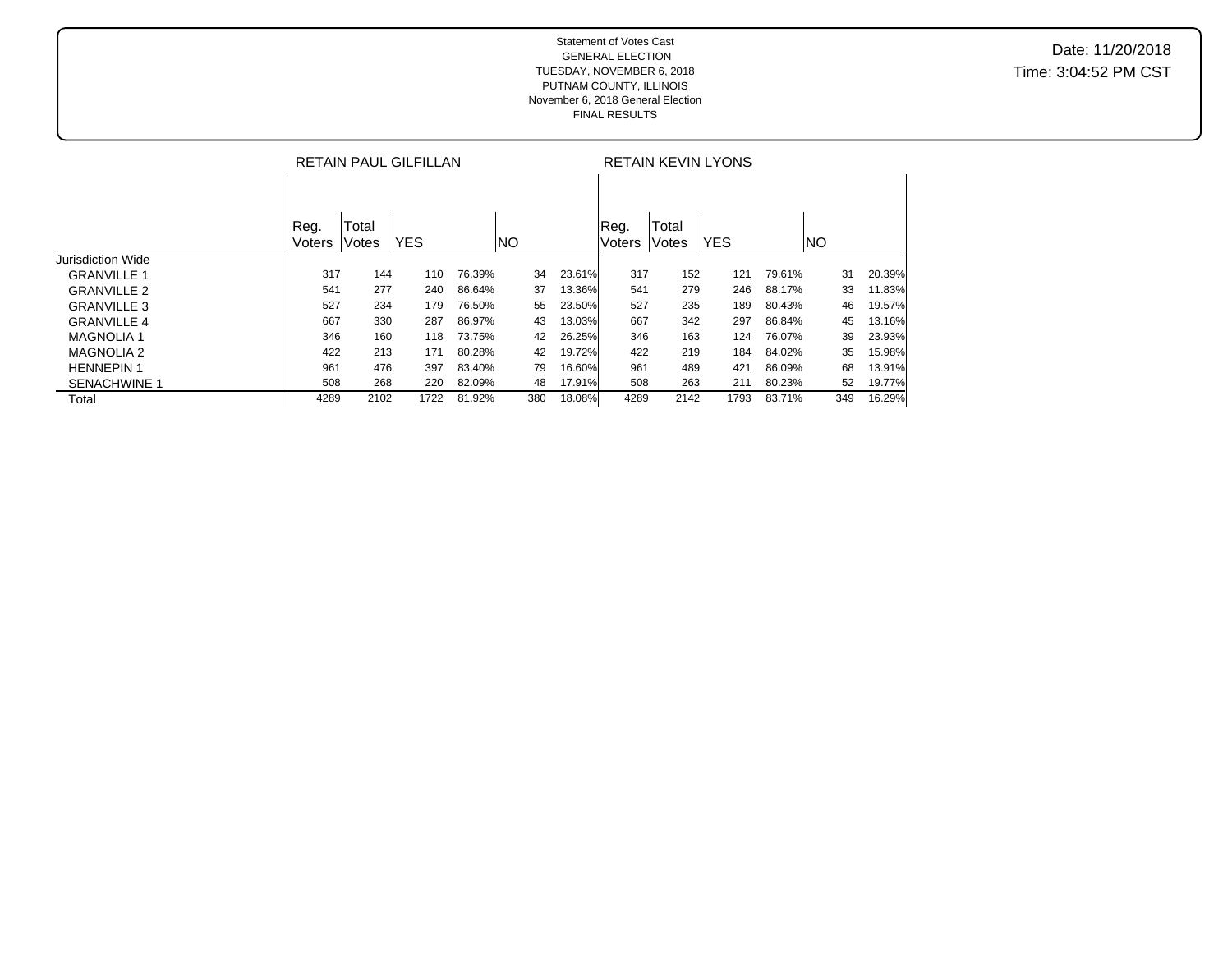|                     | <b>RETAIN KATE GORMAN</b> |              |            |        |     |              |                | PRINCETON SCHOOL 115 PROPOSITION |                          |   |                          |                          |        |  |  |
|---------------------|---------------------------|--------------|------------|--------|-----|--------------|----------------|----------------------------------|--------------------------|---|--------------------------|--------------------------|--------|--|--|
|                     |                           |              |            |        |     |              |                |                                  |                          |   |                          |                          |        |  |  |
|                     |                           | <b>Total</b> |            |        |     |              |                |                                  |                          |   |                          |                          |        |  |  |
|                     | Reg.<br>Voters            | lVotes       | <b>YES</b> |        | INO |              | Reg.<br>Voters | Total<br>Votes                   | <b>YES</b>               |   |                          | INO                      |        |  |  |
| Jurisdiction Wide   |                           |              |            |        |     |              |                |                                  |                          |   |                          |                          |        |  |  |
| <b>GRANVILLE 1</b>  | 317                       | 146          | 119        | 81.51% |     | 18.49%<br>27 |                |                                  |                          |   |                          |                          |        |  |  |
| <b>GRANVILLE 2</b>  | 541                       | 272          | 241        | 88.60% | 31  | 11.40%       |                |                                  | $\overline{\phantom{a}}$ |   |                          | $\overline{\phantom{0}}$ |        |  |  |
| <b>GRANVILLE 3</b>  | 527                       | 229          | 177        | 77.29% |     | 52<br>22.71% |                |                                  | ٠                        |   |                          | $\sim$                   |        |  |  |
| <b>GRANVILLE 4</b>  | 667                       | 330          | 295        | 89.39% |     | 35<br>10.61% |                |                                  | ٠                        |   | $\overline{\phantom{0}}$ |                          |        |  |  |
| <b>MAGNOLIA1</b>    | 346                       | 157          | 124        | 78.98% |     | 33<br>21.02% |                |                                  | $\overline{\phantom{a}}$ |   | $\overline{\phantom{0}}$ |                          |        |  |  |
| <b>MAGNOLIA 2</b>   | 422                       | 217          | 185        | 85.25% |     | 14.75%<br>32 |                |                                  | ٠                        |   | $\overline{\phantom{0}}$ |                          |        |  |  |
| <b>HENNEPIN1</b>    | 961                       | 467          | 401        | 85.87% |     | 66<br>14.13% |                |                                  | $\overline{\phantom{a}}$ |   |                          | $\sim$                   |        |  |  |
| <b>SENACHWINE 1</b> | 508                       | 259          | 224        | 86.49% |     | 13.51%<br>35 |                | 2                                | 2                        | 1 | 50.00%                   |                          | 50.00% |  |  |
| Total               | 4289                      | 2077         | 1766       | 85.03% | 311 | 14.97%       |                | 2                                | 2                        |   | 50.00%                   |                          | 50.00% |  |  |